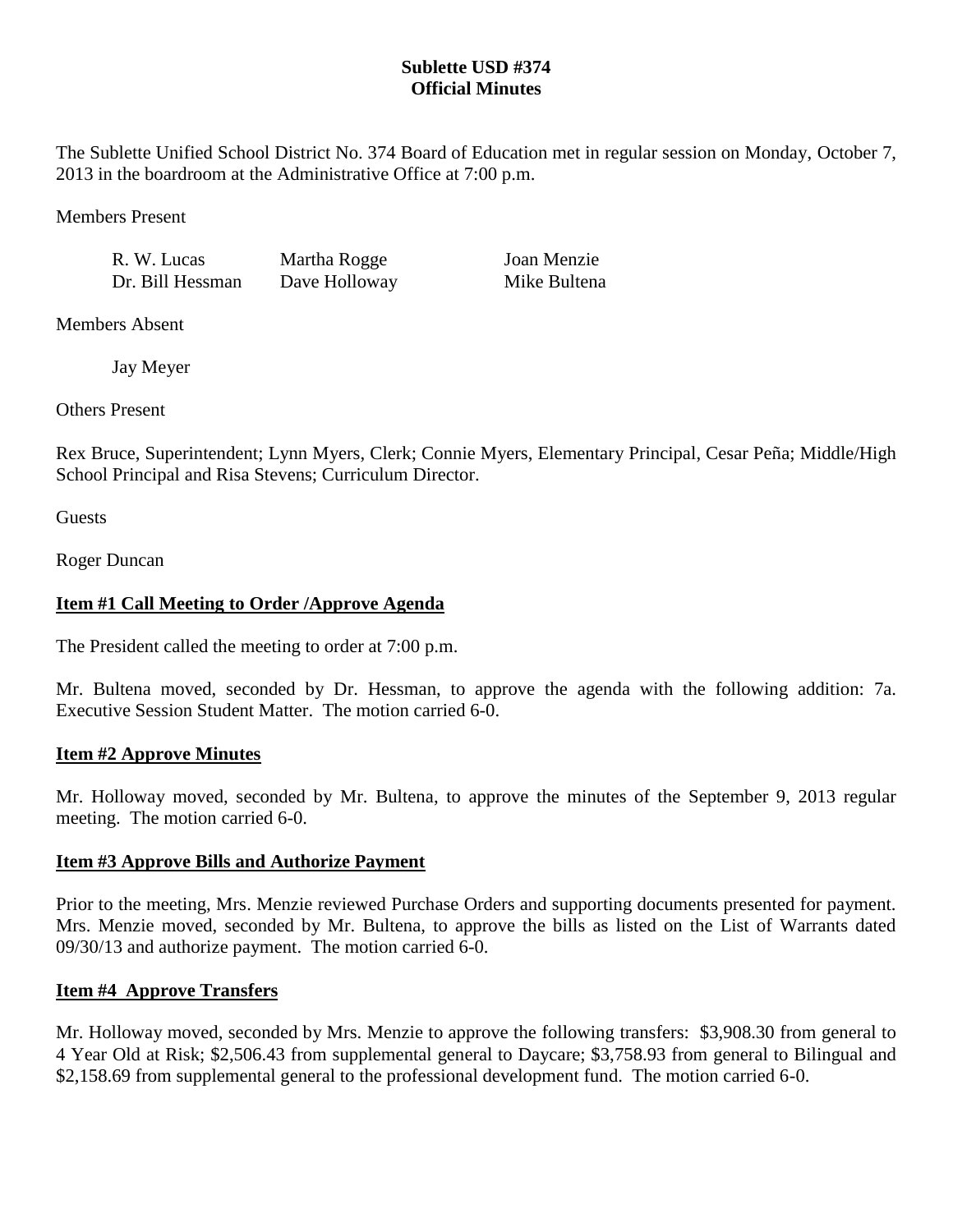Board Minutes Page 2 October 7, 2013

### **Item #5 Audit Report – Roger Duncan**

Mr. Roger Duncan presented the audit report for the fiscal year ended June 30, 2013. Mrs. Rogge moved, seconded by Dr. Hessman, to approve the audit report. The motion carried 6-0.

### **PUBLIC FORUM**

There was no public forum.

### **Reports**

### Curriculum

Mrs. Stevens reported that all of the SAC's have met except the FACS SAC. She also reported they are looking at textbooks for the middle school and high school social studies and materials to support the changes in science standards.

#### **Principals**

Mr. Peña reported that there will be an "Eight to Great" presentation next Monday night at the high school auditorium. Parents will meet at 6:00 to receive information about the chromebooks and there use in the classroom before the presentation. He also reported Seward County Community College will be offering Agriculture class in the spring semester for students in the vo tech program.

Mrs. Myers reported that the 4<sup>th</sup>,5<sup>th</sup> and 6<sup>th</sup> grades have a twenty chromebook lab cart and k, 1<sup>st</sup>, 2<sup>nd</sup> and 3<sup>rd</sup> grades have a twenty i-pad lab cart. She also reported this is Anti Bullying and Fire Prevention week and Wednesday is National Walk to School Day.

#### SWPRSC/HPEC

There was no report on the SWPRSC Board meeting. Mr. Lucas reported on the HPEC meeting.

#### Superintendent:

Mr. Bruce reported on a computer reading program, saw blade safety and common core concerns. He also stated that the revenue for general fund was down \$112,000 and supplemental general was down \$28,000. He discussed the school security safety systems with the board. It was the consensus of the board to proceed with the installation of the system.

## **Item #6 Rural Opportunity Zone Program**

Mr. Bultena discussed the Rural Opportunity Zone Program Haskell County is a part of. It helps college graduates moving to the county to repay their college loans.